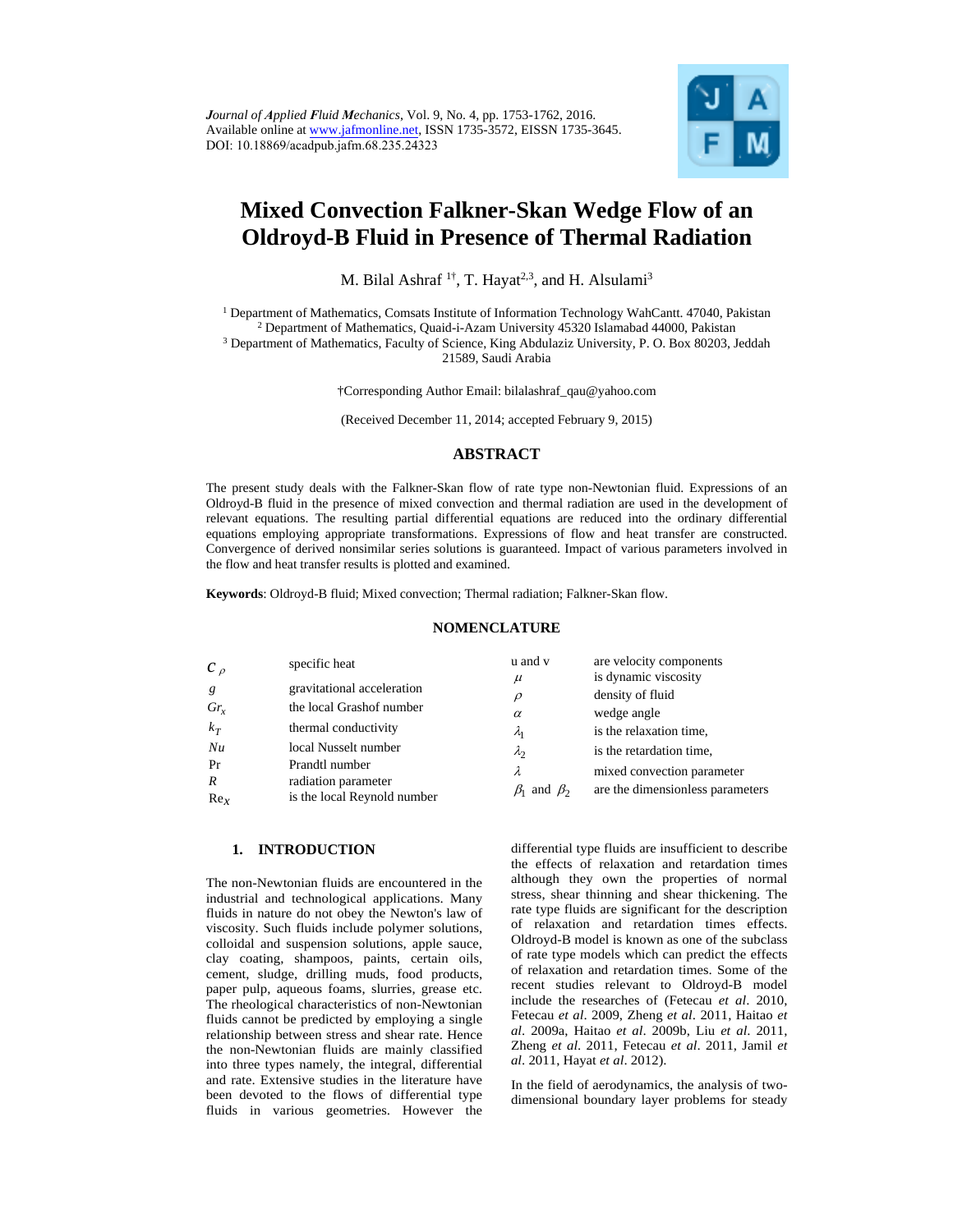and incompressible flow passing a wedge is common area of interest. The study of heat transfer along a wedge has gained considerable attention due to its vast applications in industry and its important bearings in several technological and natural processes. Falkner and Skan (1931) firstly discussed the momentum boundary layer equation of two-dimensional wedge flows. They proposed a similarity transformation method in order to reduce the partial differential equation to the non-linear third order ordinary differential equation. Afterwards Hartee (1937) found the solution of that problem and also obtained the numerical values of the wall shear stress for different values of wedge angle. Abbasbandy and Hayat (2009) employed Hankel-Pade method to calculate the skin friction coefficients of the MHD Falkner-Skan boundary layer flow of viscous fluid. In another article, Abbasbandy and Hayat (2009) used the homotopy analysis method to obtain the analytic solution to this problem. Prand *et al*. (2011) established the MHD Falkner-Skan flow on a fixed and impermeable wedge by using the pseudospectral method of the Hermite functions. Kuo (2005) employed the differential transform method to analyze the heat transfer in the Falkner-Skan wedge flow. Radiative effects have important applications in several problems of physics and engineering. The radiation heat transfer effects in different flows are important in space technology and high temperature process. But a very little is known about the effects of radiation in the boundary layer flow of rate type fluids. Thermal radiation effects may play an important role in controlling heat transfer in polymer processing industry where the quality of the final product depends on the heat controlling factors to some extent. High temperature plasmas, cooling of nuclear reactors, liquid metal fluids, power generation systems are some important applications of radiative heat transfer from a wall to conductive gray fluids. A very significant area of research in radiative heat transfer, at the present time is the numerical simulation of combined radiation and convection / conduction transport processes. The effort has arisen largely due to the need to optimize industrial system such as furnaces, ovens and boilers and the interest in our environment and in no conventional energy sources, such as the use of salt gradient solar ponds for energy collection and storage. In particular, mixed convection induced by the simultaneous action of buoyancy forces resulting from thermal diffusion is of considerable interest in nature and in many industrial applications such as geophysics, oceanography, drying processes, solidification of binary alloy and chemical engineering. The effect of radiation in heat transfer problems have been studied by Chen (2009), Mukhopadhyay (2009) and Hayat *et al*. (2010). Recently, Kim (2001) developed the numerical treatment for the Falkner-Skan wedge flow of a power law fluid. Hayat *et al*. (2011) extended the analysis of Kim (2001) for mixed convection. Ishak (2010) presented the similar solutions for flow and heat transfer over a permeable surface with convective boundary conditions.

The aim of present paper is to analyze the radiative Falkner-Skan flow of an Oldroyd-B fluid in the presence of mixed convection. The presentation of article is made as follows. Problem is formulated in the next section. Section three consists of the series solutions of the governing problem by using a very useful technique namely the homotopy analysis method (Liao (2012), Liu (2013), Hayat *et al*. (2013), Abbasbandy *et al*. (2013), Zheng *et al*. (2012), Rashidi *et al*. (2014), Turkyilmazoglu (2012), Ashraf *et al*. (2015)). Convergence analysis and the impact of various parameters of interest are presented in section four. The last section includes the main observations.

#### **2. PROBLEM DEVELOPMENT**

Let us investigate the two-dimensional Falkner-Skan flow of an Oldroyd-B fluid. We further consider the heat transfer. Cartesian coordinates  $(x, y)$  are used such that  $x$  -axis is parallel to the wall and *y* -axis normal to it. An incompressible fluid occupies the region  $y \ge 0$ . The equations governing the present flow situation are based on the conservation laws of mass, linear momentum and energy. Flow diagram of the problem is as follows:

Taking into account the aforementioned assumptions, the resulting boundary layer equations can be written as follows:

$$
\frac{\partial u}{\partial x} + \frac{\partial v}{\partial y} = 0,\tag{1}
$$

$$
u \frac{\partial u}{\partial x} + v \frac{\partial u}{\partial y} = v \frac{\partial^2 u}{\partial y^2}
$$
  
\n
$$
- \lambda_1 \left[ u^2 \frac{\partial^2 u}{\partial x^2} + v^2 \frac{\partial^2 u}{\partial y^2} + 2uv \frac{\partial^2 u}{\partial x \partial y} \right]
$$
  
\n
$$
+ v \lambda_2 \left[ u \frac{\partial^3 u}{\partial x \partial y^2} + v \frac{\partial^3 u}{\partial y^3} - \frac{\partial u}{\partial x} \frac{\partial^2 u}{\partial y^2} - \frac{\partial u}{\partial y} \frac{\partial^2 v}{\partial y^2} \right]
$$
  
\n
$$
+ g \beta_T (T - T_\infty) \sin \frac{\alpha}{2},
$$
  
\n
$$
\rho c_p \left( u \frac{\partial T}{\partial x} + v \frac{\partial T}{\partial y} \right) = \frac{\partial}{\partial y} \left( \left( \frac{16\sigma^* T_\infty^3}{3k^*} + k_T \right) \frac{\partial T}{\partial y} \right).
$$
  
\n(3)

The appropriate boundary conditions are

$$
u = U, \quad v = 0, \quad T = T_w = T_{\infty} + Ax^{k}
$$
  
at  $y = 0$ ,  
 $u \rightarrow 0$ ,  $T \rightarrow T_{\infty}$  as  $y \rightarrow \infty$  (4)

where  $U = ax^n$  is the free stream velocity,  $\mu$  is the dynamic viscosity,  $\lambda_1$  is the relaxation time,  $\lambda_2$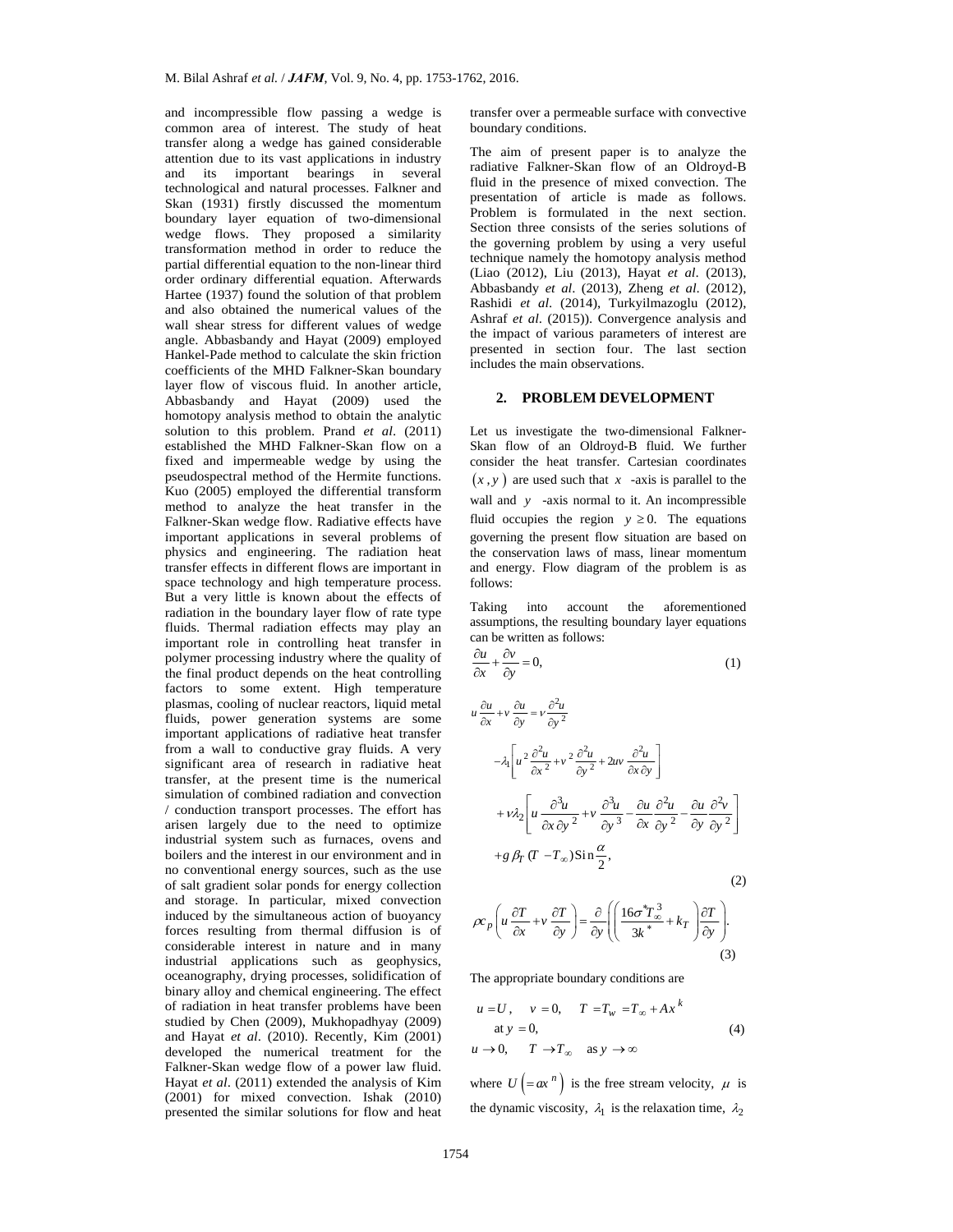is the retardation time,  $\alpha$  is the wedge angle,  $k_T$ is the thermal conductivity, *k* is the surface temperature exponent,  $T$  and  $T_{\infty}$  are the temperatures of the fluid and ambient respectively and  $T_w$  is the wall temperature. We utilize [13 20, **21]**

$$
u = U(x)f', \quad \eta = \sqrt{\frac{n+1}{2}}\sqrt{\frac{U}{vx}}y,
$$
  
\n
$$
\psi = \sqrt{\frac{2}{n+1}}\sqrt{vxU}f(\eta),
$$
\n
$$
v = -\sqrt{\frac{n+1}{2}}\sqrt{\frac{vU}{x}}\left[f(\eta) + \frac{n-1}{n+1}\eta f'(\eta)\right],
$$
\n
$$
\theta(\eta) = \frac{T-T_{\infty}}{T_w - T_{\infty}},
$$
\n(6)

where  $\eta$  is the similarity variable,  $\psi$  is the stream function, *f* is the dimensionless stream function and  $\theta$  is the dimensionless temperature. Now the continuity equation  $(1)$  is identically satisfied and Eqs.  $(2) - (4)$  leads

*w*

$$
f''' + ff'' + \beta \begin{pmatrix} -2n\left(\frac{n-1}{n+1}\right)f'^3\\ +(3n-1)fff''\\ +\left(\frac{n+1}{2}\right)f^2f'' + \beta \begin{pmatrix} \left(\frac{3n-1}{2}\right)(f'')^2 - \\ \left(\frac{n+1}{2}\right)f'' \\ \left(\frac{n-1}{2}\right)ff' \\ \left(\frac{n-1}{2}\right)ff'\right) & (n-1)ff'' \end{pmatrix} \\ -\frac{2n}{n+1}f'^2 + \frac{2}{n+1}\lambda \theta \sin \frac{\alpha}{2} = 0, \tag{7}
$$

$$
\left(1+\frac{4}{3}R\right)\theta'' + \Pr(f\ \theta' - \frac{2k}{n+1}f'\theta) = 0,\tag{8}
$$

$$
f(0) = 0, f'(0) = 1,
$$
  $\theta(0) = 1,$   
\n $f'(\infty) = 0,$   $\theta(\infty) = 0,$  (9)

Here prime denotes the differentiation with respect to  $\eta$ ,  $\beta_1$  and  $\beta_2$  are the dimensionless material parameters,  $\lambda$  is mixed convection parameter,  $Gr<sub>x</sub>$  is the local Grashof number, Pr is the Prandtl number and *R* is the radiation parameter. The definitions of these parameters are

$$
\beta = \frac{\lambda U}{x}, \beta = \frac{\lambda U}{x}, \lambda = \frac{G_x}{R_x^2}, R = \frac{\mu_p}{k},
$$
\n
$$
R = \frac{4\sigma^2 T_{\infty}^3}{k^* k}, G_x = \frac{g}{\mu} \frac{G_x}{k^2}.
$$
\n(10)

Local Nusselt number  $(Nu_x)$  along with heat transfer rate  $(q_w)$  are

$$
Nu_x = \frac{xq_w}{k(T_w - T_\infty)}, \qquad q_w = -k\left(\frac{\partial T}{\partial y}\right)_{y=0}
$$
\n(11)

which in dimensionless form gives

$$
(\text{Re}_x)^{-1/2}Nu_x = -\theta'(0). \tag{12}
$$

Series solutions

The initial guesses  $(f_0, \theta_0)$  and auxiliary linear operators  $(L_f, L_\theta)$  are taken as follows

$$
f_0(\eta) = 1 - e^{-\eta}, \qquad \theta_0(\eta) = e^{-\eta},
$$
 (13)

$$
\mathbf{L}_f \left( f \right) = \frac{d^3 f}{d \eta^3} - \frac{df}{d \eta}, \quad \mathbf{L}_\theta(\theta) = \frac{d^2 \theta}{d \eta^2} - \theta, \qquad (14)
$$

With

$$
\mathbf{L}_f \left[ C_1 + C_2 \exp(\eta) + C_3 \exp(-\eta) \right] = 0,\tag{15}
$$

$$
\mathbf{L}_{\theta}\left[C_{4}\exp(\eta) + C_{5}\exp(-\eta)\right] = 0, \tag{16}
$$

where  $C_i$   $(i = 1-5)$  are the arbitrary constants. If  $p \in [0,1]$  is the embedding parameter and  $\hbar_f$  and  $\hbar$ <sup> $\theta$ </sup> are the non-zero auxiliary parameters then the zeroth-order and *m* th order deformation problems are stated as follows.

Zeroth order problem

$$
(1-p)\mathbf{L}_{f}\begin{bmatrix} \widehat{f}(\eta;p) \\ -f_{0}(\eta) \end{bmatrix} = p\hbar_{f}\mathbf{N}_{f}\Big[\widehat{f}(\eta;p),\widehat{\theta}(\eta;p)\Big],\tag{17}
$$

$$
(1-p)\mathbf{L}_{\theta}\begin{bmatrix} \widehat{\theta}(\eta;p) \\ -\theta_{0}(\eta) \end{bmatrix} = p\hbar_{\theta}\mathbf{N}_{\theta}\Big[\widehat{\theta}(\eta;p),\widehat{f}(\eta;p)\Big],\tag{18}
$$

$$
\hat{f}(0; p) = 0, \ \hat{f}'(0; p) = 0, \ \hat{f}'(\infty; p) = 1,
$$
\n(19)

$$
\hat{\theta}(0;q) = 1, \ \hat{\theta}(\infty;q) = 0,
$$
\n(20)

$$
\mathbf{N}_{f}\left[\hat{f}(\eta,p),\hat{\theta}(\eta;p)\right] = \frac{\partial^{3} f(\eta;p)}{\partial \eta^{3}}
$$
\n
$$
+f(\eta;p)\frac{\partial^{2} f(\eta;p)}{\partial \eta^{2}}
$$
\n
$$
-\frac{2n}{n+1}\left(\frac{\partial f(\eta;p)}{\partial \eta}\right)^{2}
$$
\n
$$
+2n \frac{n-1}{n+1}\left(\frac{\partial f(\eta;p)}{\partial \eta}\right)^{3}
$$
\n
$$
+(3n-1)f(\eta;p)
$$
\n
$$
+B_{1}\n\frac{\partial f(\eta;p)}{\partial \eta} \frac{\partial^{2} f(\eta;p)}{\partial \eta^{2}}
$$
\n
$$
-\frac{n+1}{2}\left(f(\eta;p)\right)^{2} \frac{\partial^{3} f(\eta;p)}{\partial \eta^{3}}
$$
\n
$$
+\frac{n-1}{2}\eta\left(\frac{\partial f(\eta;p)}{\partial \eta}\right)^{2} \frac{\partial^{2} f(\eta;p)}{\partial \eta^{2}}
$$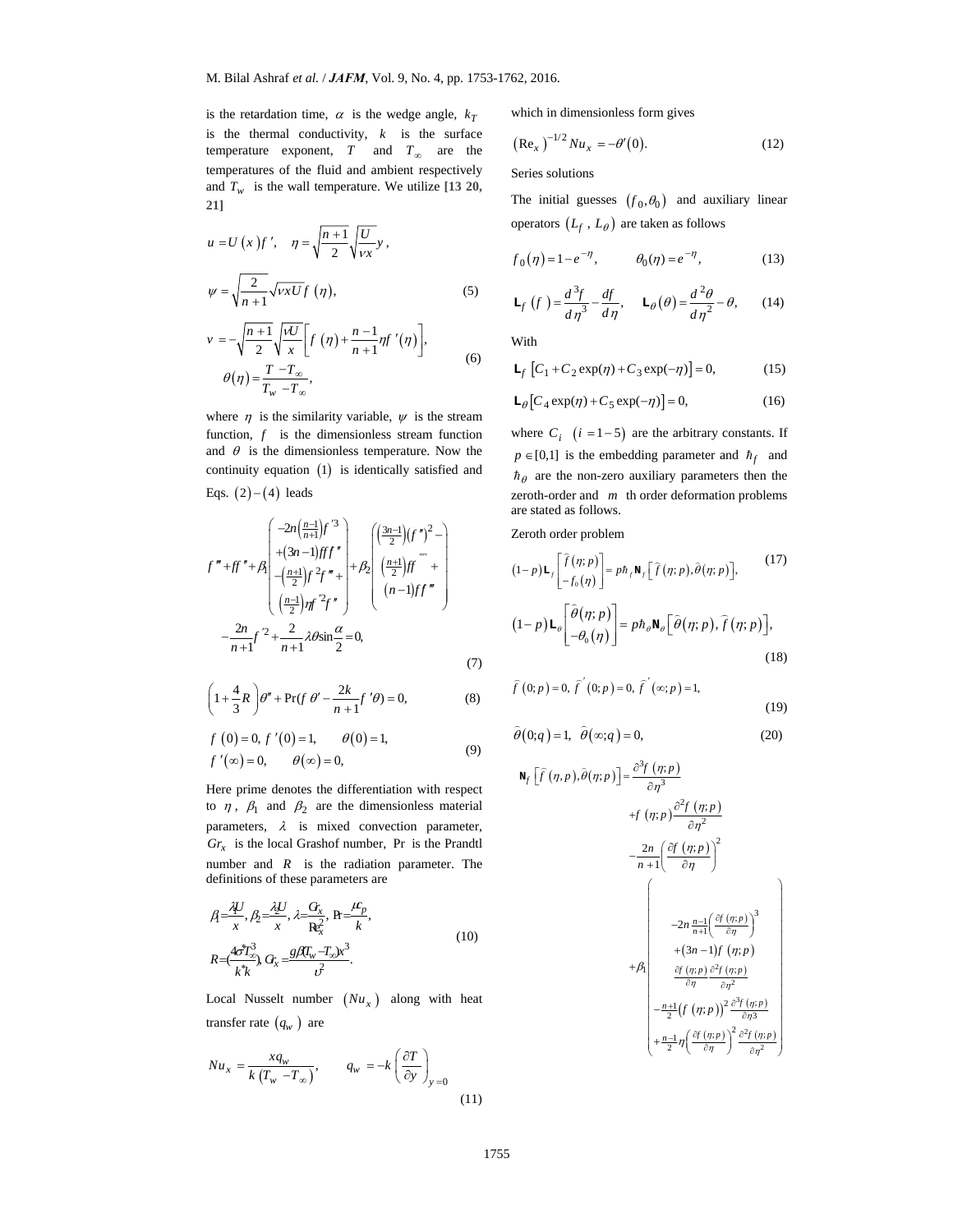$$
+\beta_2\begin{pmatrix}\left(\frac{3n-1}{2}\right)\left(\frac{\partial^2 f(p;p)}{\partial r^2}\right)^2\\-\left(\frac{n+1}{2}\right)f(p;p)\frac{\partial^4 f(p;p)}{\partial r^4}\\+\left(n-1\right)\frac{\partial f(p;p)}{\partial r}\frac{\partial^3 f(p;p)}{\partial r^3}\\+\frac{2}{n+1}\lambda\hat{\theta}(\eta,p)\sin\frac{\alpha}{2},\end{pmatrix}
$$

$$
(21)
$$

$$
\mathbf{N}_{\theta}\left[\hat{\theta}(\eta;p),\hat{f}(\eta;p)\right]=\left(1+\frac{4}{3}R\right)\frac{\partial^{2}\hat{\theta}(\eta,p)}{\partial\eta^{2}} + \Pr\left(\frac{\hat{f}(\eta;p)\frac{\partial\hat{\theta}(\eta;p)}{\partial\eta}}{-\frac{2k}{n+1}\hat{\theta}(\eta;p)\frac{\partial\hat{f}(\eta;p)}{\partial\eta}}\right).
$$
\n(22)

*m* th-order deformation problems

$$
\mathbf{L}_f \left[ f_m \left( \eta \right) - \chi_m f_{m-1} \left( \eta \right) \right] = h_f \, \mathbf{R}_m^f \left( \eta \right),\tag{23}
$$

$$
\mathbf{L}_{\theta}\left[\theta_{m}\left(\eta\right)-\chi_{m}\theta_{m-1}(\eta)\right]=\hbar_{\theta}\mathbf{R}_{m}^{\theta}\left(\eta\right),\tag{24}
$$

$$
f_m(0) = f'_m(0) = f'_m(\infty) = f''_m(\infty) = 0,
$$
 (25)

$$
\theta_m(0) = \theta_m(\infty) = 0,\t(26)
$$

$$
\mathbf{R}_{m}^{f}(\eta) = f_{m-1}^{m}(\eta)
$$
\n
$$
f_{m-1-k}f_{k}^{''} - \frac{2n}{n+1}f_{m-1-k}f_{k}^{'}\n+ \sum_{k=0}^{m-1} \left| +\beta_{1} \begin{pmatrix} -2n \frac{n-1}{n+1}f_{m-1-k} \sum_{i=0}^{k} f_{k-i}f_{i}^{'} \\ + (3n-1)f_{m-1-k} \sum_{i=0}^{k} f_{k-i}f_{i}^{''} \\ -\frac{n+1}{2}f_{m-1-k} \sum_{i=0}^{k} f_{k-i}f_{i}^{''} \\ +\frac{n-1}{2} \eta f_{m-1-k}^{'} \sum_{i=0}^{k} f_{k-i}f_{i}^{''} \\ + \beta_{2} \begin{pmatrix} \frac{3n-1}{2}f_{m-1-k}f_{k}^{''} \\ -\frac{n+1}{2}f_{m-1-k}f_{k}^{''} \\ + (n-1)f_{m-1-k}f_{k}^{''} \end{pmatrix} \\ + \frac{2}{n+1} \lambda \theta_{m-1} \sin \frac{\alpha}{2}, \qquad (27)
$$

$$
\mathbf{R}_{m}^{\theta}(\eta) = \theta_{m-1}^{m-1} + \Pr \sum_{k=0}^{m-1} \left( \theta_{m-1-k}^{'} f_{k} - \frac{2k}{n+1} f_{m-1-k}^{'} \theta_{k} \right),
$$
\n(28)

$$
\chi_m = \begin{cases} 0, & m \le 1 \\ 1, & m > 1 \end{cases} \tag{29}
$$

For  $p = 0$  and  $p = 1$ , we have

$$
\widehat{f}(\eta;0) = f_0(\eta)\widehat{f}(\eta;1) = f(\eta),
$$
\n(30)

$$
\hat{\theta}(\eta;0) = \theta_0(\eta), \ \hat{\theta}(\eta;1) = \theta(\eta), \tag{31}
$$

and when *p* increases from 0 to 1 then  $\widehat{f}(\eta; p)$ and  $\hat{\theta}(\eta; p)$  vary from the initial solutions  $f_0(\eta)$ and  $\theta_0(\eta)$  to final solutions  $f(\eta)$  and  $\theta(\eta)$ respectively. By Taylor's expansion one has

$$
\widehat{f}(\eta; p) = f_0(\eta) + \sum_{m=1}^{\infty} f_m(\eta) p^m,
$$
  

$$
f_m(\eta) = \frac{1}{m!} \frac{\partial^m \widehat{f}(\eta; p)}{\partial p^m} \bigg|_{p=0},
$$
\n(32)

$$
\hat{\theta}(\eta; p) = \theta_0(\eta) + \sum_{m=1}^{\infty} \theta_m(\eta) p^m,
$$
  

$$
\theta_m(\eta) = \frac{1}{m!} \frac{\partial^m \hat{\theta}(\eta; p)}{\partial p^m} \bigg|_{p=0},
$$
\n(33)

where the auxiliary parameters are so properly chosen that the series (32) and (33) converge at  $p = 1$  i.e.

$$
f(\eta) = f_0(\eta) + \sum_{m=1}^{\infty} f_m(\eta),
$$
 (34)

$$
\theta(\eta) = \theta_0(\eta) + \sum_{m=1}^{\infty} \theta_m(\eta). \tag{35}
$$

The general solutions are

 $\infty$ 

$$
f_m(\eta) = f_m^*(\eta) + C_1 + C_2 e^{\eta} + C_3 e^{-\eta}, \tag{36}
$$

$$
\theta_m(\eta) = \theta_m^* (\eta) + C_4 e^{\eta} + C_5 e^{-\eta}, \qquad (37)
$$

In which  $f_m^*$  and  $\theta_m^*(\eta)$  are special functions.

Convergence of the series solutions

Note that the series solutions in Eqs.  $(34)$  and (35) contain two auxiliary parameters  $\hbar_f$  and  $\hbar_g$ . The convergence of series solutions depend upon these auxiliary parameters. For range of values of these parameters, the  $\hbar$  - curves at 15 th-order of approximations have been plotted in Fig. 2. It is found that the admissible values of  $\hbar_f$  and  $\hbar_\theta$  are  $-1.3 \leq \hbar_f \leq -0.25$  and  $-1.2 \leq \hbar_\theta \leq -0.5$ . The series converge in the whole region of  $\eta$  when  $\hbar_f = \hbar_\theta = -1.0$ . The residual errors of f and  $\theta$ are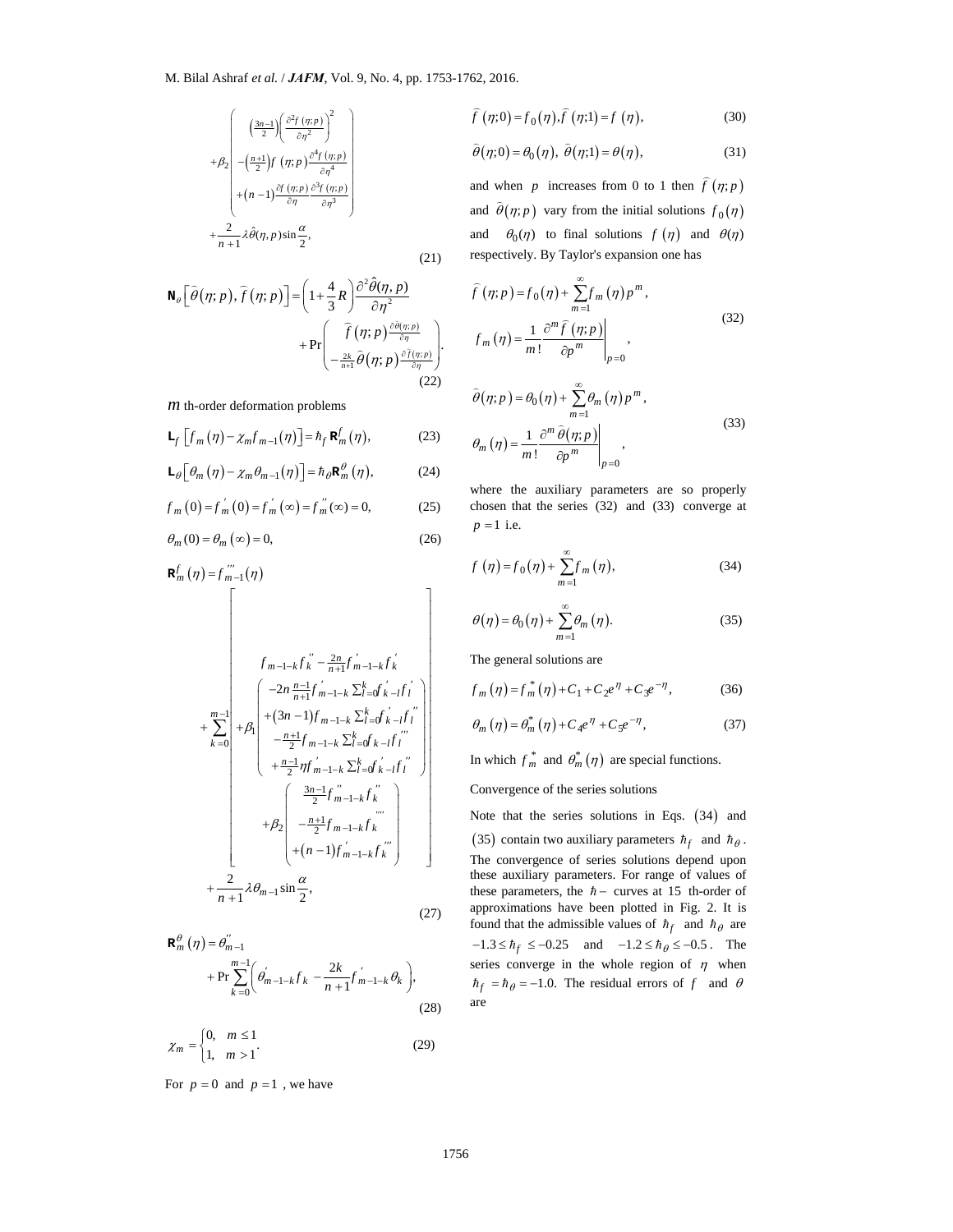

**Fig. 1. Physical Model.** 



**Fig. 2.**  $\hbar$  -curves for the functions  $f$  and  $\theta$ **.** 



Residual error of

$$
f = f_m^{''''} + f_m f_m^{''} + \beta_1 (-2n \left( \frac{n-1}{n+1} \right) f_m^{3}
$$
  
+  $(3n-1) f_m f_m' f_m'' - \left( \frac{n+1}{2} \right) f_m^2 f_m'' + \left( \frac{n-1}{2} \right) \eta f_m^2 f_m''$   
+  $\beta_2 \left( \left( \frac{3n-1}{2} \right) (f_m'')^2 - \left( \frac{n+1}{2} \right) f_m f_m^{''''} + (n-1) f_m' f_m'' \right)$   
-  $\frac{2n}{n+1} f_m'^2 + \frac{2}{n+1} \lambda \theta_m \sin \frac{\alpha}{2},$ 

Residual error of

$$
\theta = \left(1 + \frac{4}{3}R\right)\theta_m'' +
$$
  
Pr $\left(f_m\theta_m' - \frac{2k}{n+1}f_m'\theta_m\right) = 0,$ 

## **3. DISCUSSION**

The aim of this subsection is to present the effects of pertinent parameters on the velocity, temperature and surface heat transfer. Figs. 3 and 4 are displayed to see the effects of  $\beta_1$  on the velocity and temperature profiles. It is observed that both the velocity profile and momentum boundary layer thickness decrease by increasing  $\beta_1$ . However the thermal boundary layer thickness and temperature increase. The dependence of material parameter  $\beta_2$  on the velocity and temperature profiles are shown in the Figs. 5 and 6 respectively. These Figs. indicate that the velocity profile and momentum boundary layer thickness are increasing functions of  $\beta_2$  while reverse behavior is observed in the case of temperature and thermal boundary layer thickness.

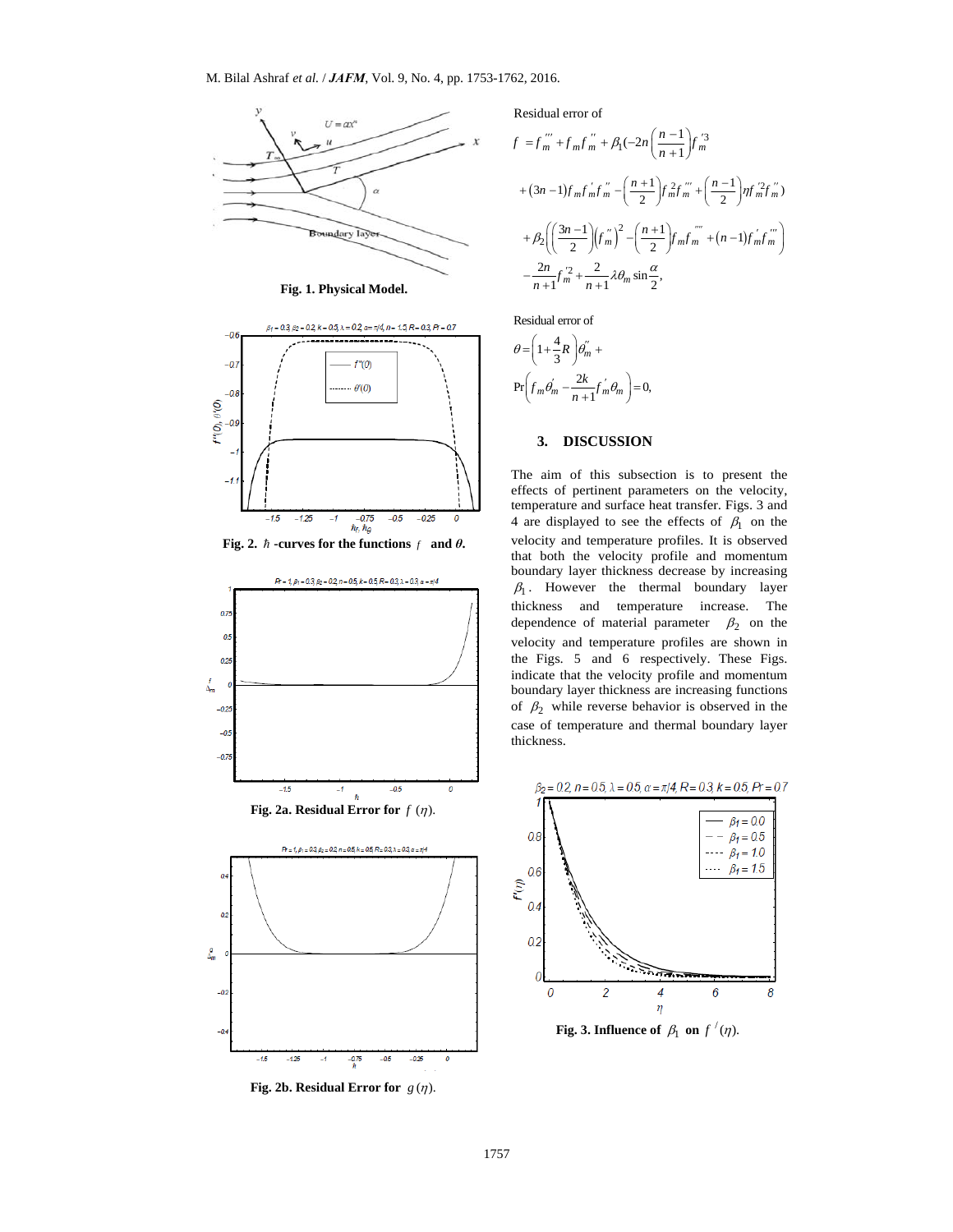

and thermal boundary layer thickness are increasing functions of  $\alpha$ . We have drawn Figs. 13 and 14 to see the variation of radiation parameter *R* on the velocity  $f'(\eta)$  and temperature  $\theta(\eta)$  profiles.



 $n = 0.5$ 

 $- - n = 20$ 

 $--- n=50$ 

 $\cdots$   $n = 7.0$ 

6

4

**Fig. 11. Influence of**  $\alpha$  on  $f'(\eta)$ .

6

8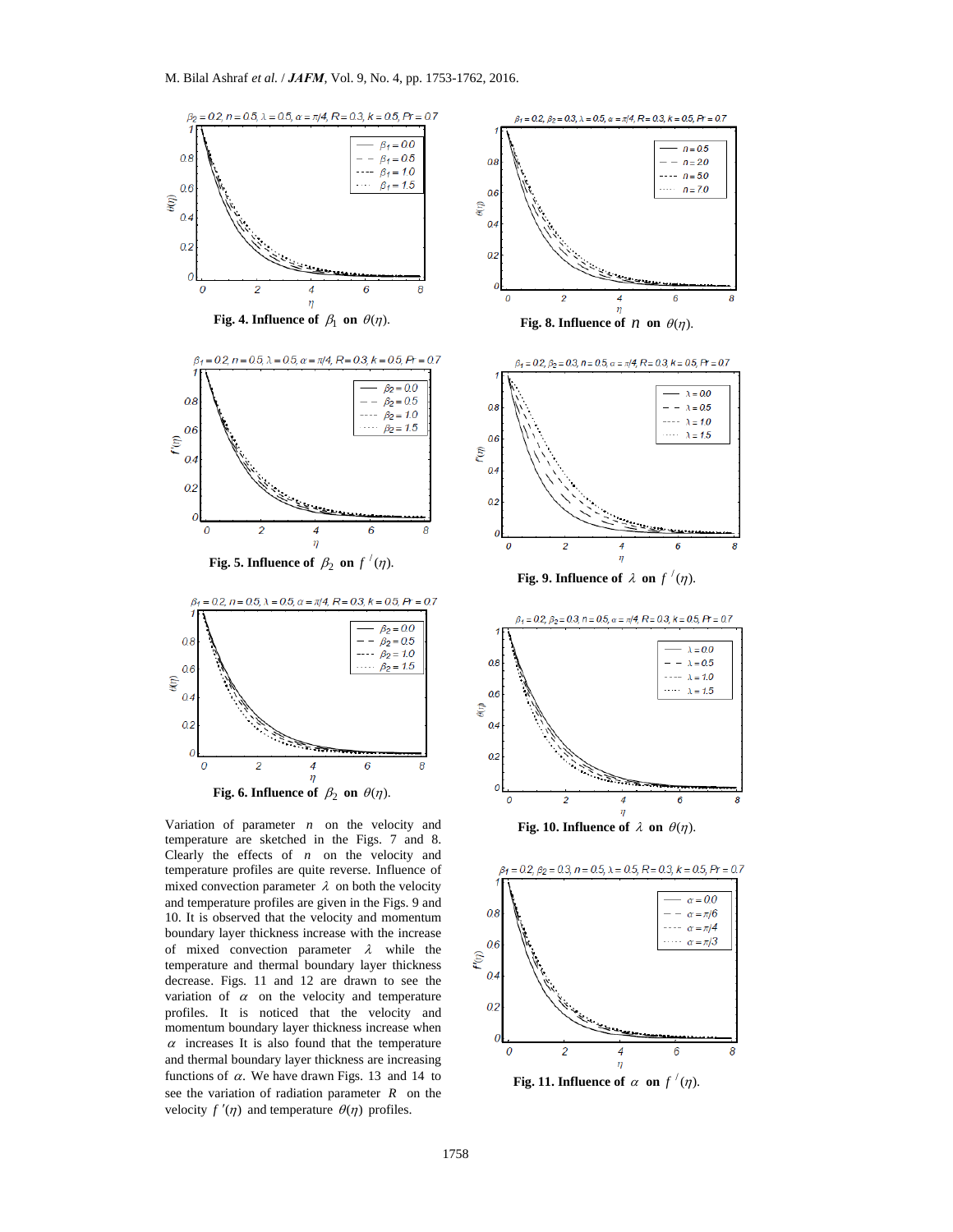

It is seen that the effect of *R* on both the temperature and velocity profiles are similar. It is further noted that the momentum and thermal boundary layer thicknesses are increasing functions of *R* . Figs. 15 and 16 are sketched to see the variation of surface temperature parameter *k* on the velocity  $f'(\eta)$  and the temperature  $\theta(\eta)$ . Both  $f'(\eta)$  and  $\theta(\eta)$  decrease with the increase in *k*. It is also observed that both the momentum and thermal boundary layer thicknesses decrease when *k* increases. Influence of Prandtl number Pr on the velocity and temperature profiles are shown in the Figs. 17 and 18. These Figs. show that by increasing the values of Pr both the velocity and temperature profiles decrease.





**Fig. 18. Influence of Pr on**  $\theta(\eta)$ **.**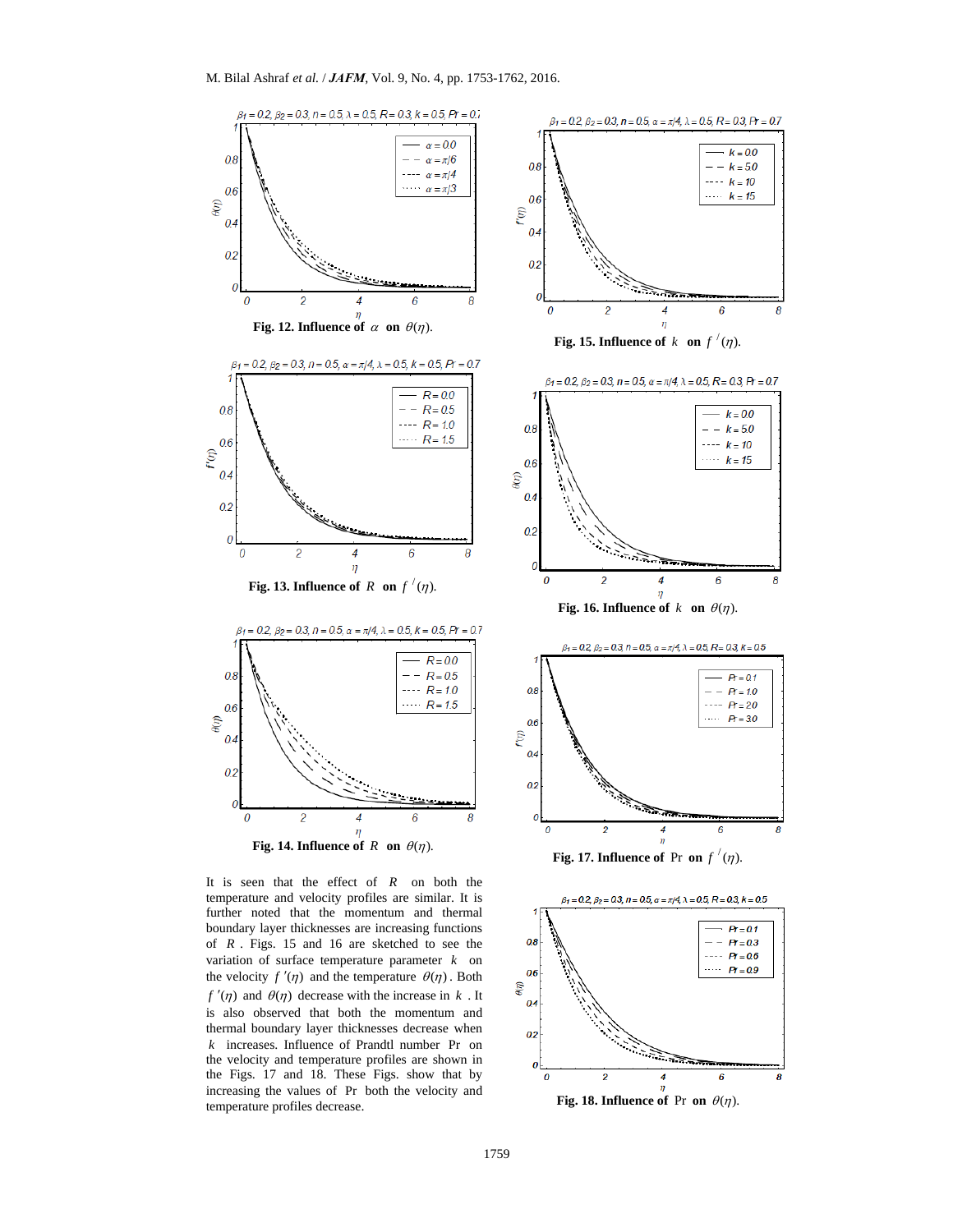The momentum and thermal boundary layer thicknesses also decrease by increasing Pr . Clearly an increase in the values of Pr leads to a decrease in the thermal diffusivity. Figs.  $19-22$  are drawn to see the influence of Deborah numbers  $\beta_1$  and  $\beta_2$ , mixed convection parameter  $\lambda$ , wedge angle  $\alpha$ , radiation parameter  $R$ , Prandtl number Pr, surface temperature parameter  $k$  and velocity index *n* on the local Nusselt number  $-\theta'(0)$ . It is observed from Fig. 19 that  $\beta_1$  and  $\beta_2$  have quite opposite effects near the wall on the local Nusselt number  $-\theta'(0)$  i.e an increase in  $\beta_1$  leads to decrease in local Nusselt number  $-\theta'(0)$ . Away from the wall,  $-\theta'(0)$  decreases for increasing values of  $\beta_2$ . Fig. 20 depicts the effects of  $\lambda$  and  $\alpha$  on  $-\theta'(0)$ . It is noticed that  $-\theta'(0)$  increases through increase of mixed convection parameter  $\lambda$ and wedge angle  $\alpha$ . Fig. 21 depicts that variation of *n* and *k* have opposite effects on  $-\theta'(0)$ . It is noted that  $-\theta'(0)$  is decreasing function of *R* while increasing function of Pr (see Fig. 22). A close look at Table 1 indicates that  $25<sup>th</sup>$  -order approximation gives convergent series solutions.



**Fig. 19. Influence of**  $\beta_1$  **and**  $\beta_2$  **on**  $\theta'(0)$ **.** 



**Fig. 20. Influence of**  $\lambda$  **and**  $\alpha$  **on**  $\theta'(0)$ **.** 



**Fig. 21. Influence of** *n* **and** *k* **on**  $\theta'(0)$ .

**Table** 1 **Convergence of the homotopy solutions for different order of approximation when** 

 $Pr = 1.0$ ,  $\lambda = 0.3$ ,  $n = 1.5$ ,  $k = 0.5$ ,  $R = 0.3$ ,

**k** = **0.5,**  $\alpha = \pi / 4$ ,  $\beta_1 = 0.2$ ,  $\beta_2 = 0.3$  **and** 

| $\hbar_f = \hbar_\theta = -0.5$ |              |               |  |  |
|---------------------------------|--------------|---------------|--|--|
| Order of                        | $-f$ $''(0)$ | $-\theta'(0)$ |  |  |
| approximation                   |              |               |  |  |
|                                 | 0.90330      | 0.78889       |  |  |
| 5                               | 0.86304      | 0.64042       |  |  |
| 10                              | 0.86077      | 0.62757       |  |  |
| 15                              | 0.86047      | 0.62627       |  |  |
| 20                              | 0.86045      | 0.62616       |  |  |
| 25                              | 0.86044      | 0.62616       |  |  |
| 30                              | 0.86044      | 0.62616       |  |  |

# **4. CONCLUSIONS**

Mixed convection effects in the Falkner-Skan wedge flow of an Oldroyd-B fluid are investigated. Analysis is modeled and analyzed in the presence of thermal radiation. The following points are worth mentioning:

Table 1 shows that convergence of the functions *f* and  $\theta$  are obtained at  $25^{\text{th}}$  -order approximations up to five decimal places when  $\hbar_f = \hbar_\theta = -0.5$ .

Thermal boundary layer thickness increases with the material parameter  $\beta_1$  while reverse behavior is seen in case of momentum boundary layer thickness.

Influence of mixed convection parameter  $\lambda$ increases the velocity and momentum boundary layer thickness while it decreases the temperature and thermal boundary layer thickness.

An increase in material parameter  $\beta_2$  increases the velocity and reduces the thermal boundary layer thickness.

Both temperature and thermal boundary layer thickness decrease when the Prandtl number Pr is increased.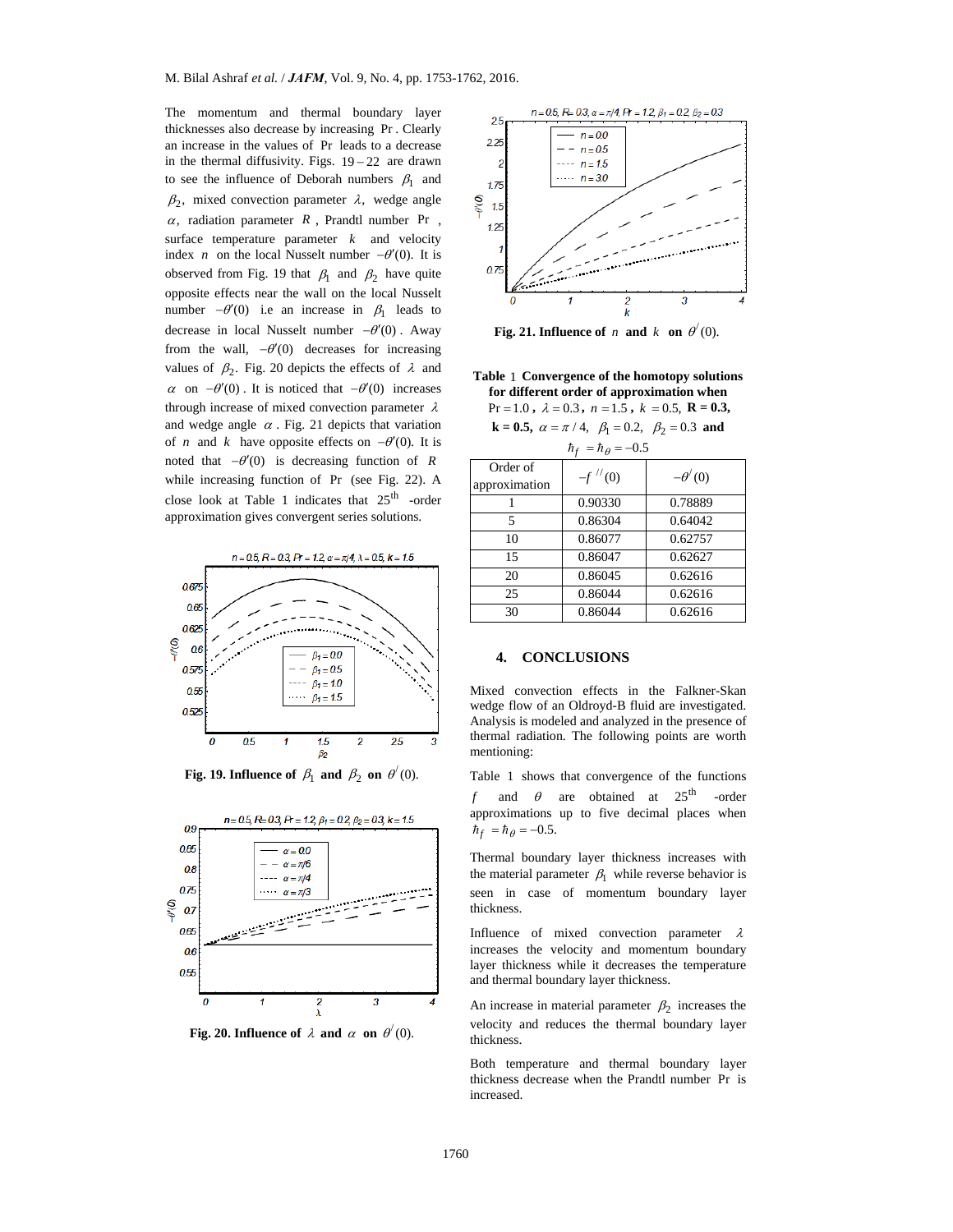Influence of wedge angle  $\alpha$  and radiation parameter  $R$  on both the temperature and velocity profiles are quite similar.

Thermal boundary layer and momentum boundary layer thicknesses are decreasing functions of surface temperature exponent *k* .

Surface heat transfer  $-\theta'(0)$  increases with an increase of wedge angle  $\alpha$ , mixed convection parameter  $\lambda$ , radiation parameter R, Prandtl number Pr and surface temperature exponent *k* .

In case of material parameter  $\beta_1$  the surface heat transfer  $-\theta'(0)$  decreases while the material parameter  $\beta_2$  decreases it near the boundary and increases far away.

### **ACKNOWLEDGMENT**

The research work of Dr. Alsulami was partially supported by the Deanship of Scientific Research (DSR), King Abdulaziz University, Jeddah, Saudi Arabia.

#### **REFRENCES**

- Abbasbandy, S. and T. Hayat (2009). Solution of the MHD Falkner-Skan flow by Hankel-Pad´e method. *Physics Letters A 373,731-734*.
- Abbasbandy, S. and T. Hayat (2009). Solution of the MHD Falkner-Skan flow by homotopy analysis method. *Communications in Nonlinear Science and Numerical Simulation14, 3591-3598.*
- Abbasbandy, S., M. S. Hashemi and I. Hashim (2013). On convergence of homotopy analysis method and its application to fractional integro-differential equations. *Quaestiones Mathematicae 3 93-105.*
- Ashraf, M. B., T. Hayat and A. Alsaedi (2015). Three-dimensional flow of Eyring-Powell nanofluid by convectively heated exponentially stretching sheet. *The European Physical Journal Plus 130:5*
- Chen, C. H. (2009). Magneto-hydrodynamic mixed convection of a power-law fluid past a stretching surface in the presence of thermal radiation and internal heat generation/absorption. *International Journal of Non-Linear Mechanics 44, 596-603.*
- Falkner V. M. and S. W. Skan (1931). Some approximate solutions of the boundary layer equations. *Philosophical Magazine* 12 (1931) 865-896.
- Fetecau, C., C. Fetecau, M. Kamran and D. Vieru (2009). Exact solutions for the flow of a generalized Oldroyd-B fluid induced by a constantly accelerating plate between two side walls perpendicular to the plate. *Journal of Non-Newtonian Fluid Mechanics* **156** *(3),*

*189-201.* 

- Fetecau, C., J. Zierep, R. Bohning and C. Fetecau (2010). On the energetic balance for the flow of an Oldroyd-B fluid due to a flat plate subject to a time-dependent shear stress. *Computers & Mathematics with Applications 60(1), 74-82.*
- Fetecau, C., T. Hayat, J. Zierep and M. Sajid. Energetic balance for the Rayleigh--Stokes problem of an Oldroyd-B fluid. *Nonlinear Analysis: Real World Appl. 12(2011), 1-13.*
- Haitao, Q. and H. Jin (2009). Unsteady helical flows of a generalized Oldroyd-B fluid with fractional derivative. *Nonlinear Analysis: Real World Applications* **10** *(5), 2700-2708.*
- Haitao, Q. and X. Mingyu (2009). Some unsteady unidirectional flows of a generalized Oldroyd-B fluid with fractional derivative. *Applied Mathematical Modelling* **33** *(11), 4181-4191*.
- Hartree, D. R. (1937). On equations occurring in Falkner and Skan's approximate treatment of the equations of boundary layer. *Proceedings* of the *Cambridge Philosophical Society* 33, 223-239.
- Hayat, T. , M. Hussain, S. Nadeem and S. Mesloub (2011). Falkner-Skan wedge flow of a powerlaw fluid with mixed convection and porous medium. *Computers & Fluids 49, 22-28.*
- Hayat, T , M. Qasim and Z. Abbas (2010). Radiation and mass transfer effects on the magnetohydrodynamic unsteady flow induced by a stretching sheet. *Zeitschrift für Naturforschung A 65, 231-239.*
- Hayat, T., S. A. Shehzad, M. B. Ashraf and A. Alsaedi (2013). Magnetohydrodynamic mixed convection flow of thixotropic fluid with thermophoresis and Joule heating. *Journal of Thermophysics and Heat Transfer 27, 733- 740.*
- Hayat, T., S. A. Shehzad, M. Mustafa and A. Hendi (2012). MHD flow of an Oldroyd-B fluid through a porous channel. *International Journal of Chemical Reactor Engineering 10 (1), A8.*
- Ishak, A. (2010). Similarity solutions for flow and heat transfer over a permeable surface with convective boundary condition. *Applied Mathematics and Computation 217, 837-842.*
- Jamil, M., N. A. Khan and A. A. Zafar (2011). Translational flows of an Oldroyd-B fluid with fractional derivatives. *Computers & Mathematics with Applications 62(3), 1540- 1553.*
- Kim, Y. J. (2001). The Falkner- Skan wedge flows of power-law fluids embedded in a porous medium. *Transport in Porous Media 44, 267- 279.*
- Kuo, B. L. (2005). Heat transfer analysis for the Falkner-Skan wedge flow by the differential